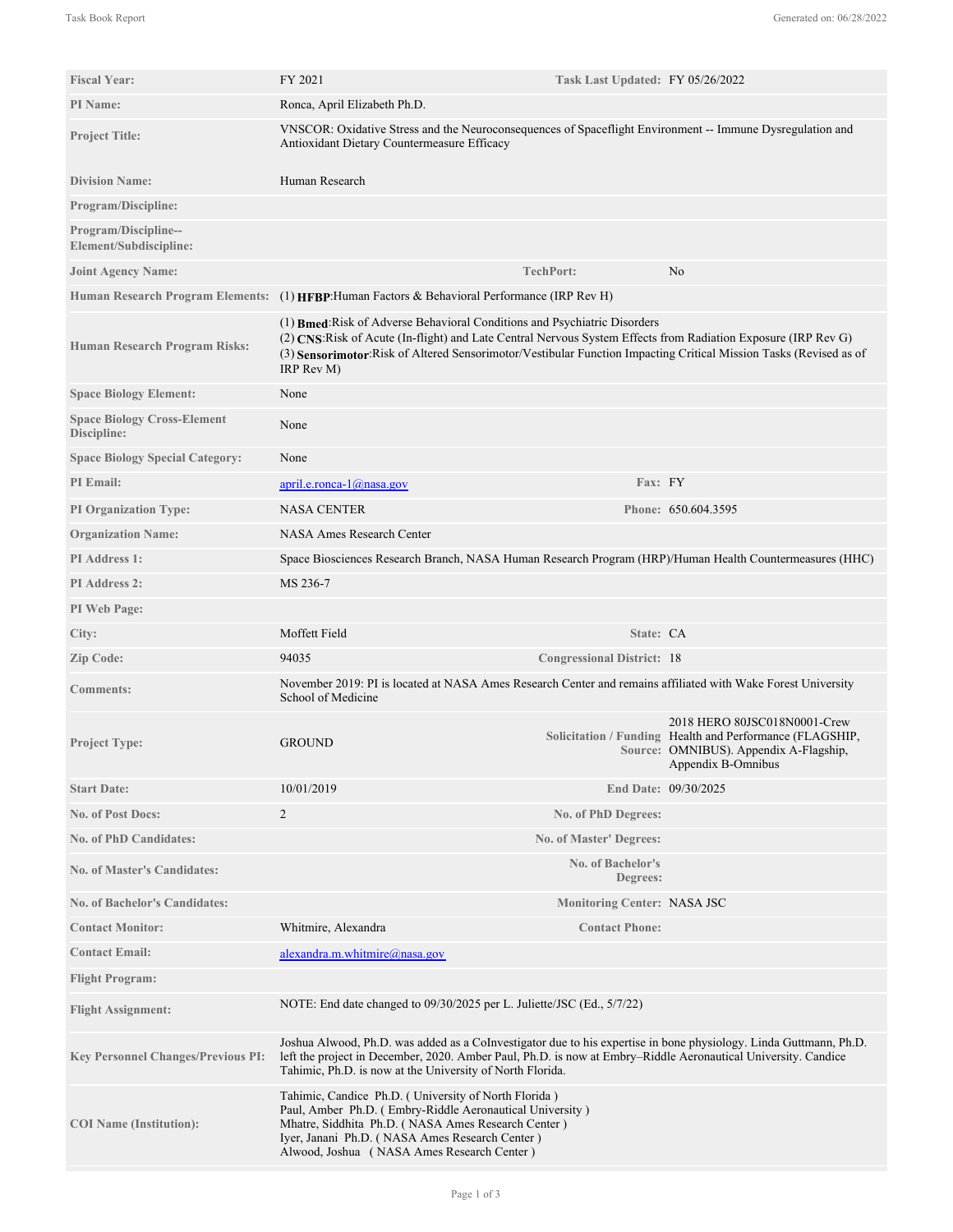| <b>Grant/Contract No.:</b>                              | Internal Project                                                                                                                                                                                                                                                                                                                                                                                                                                                                                                                                                                                                                                                                                                                                                                                                                                                                                                                                                                                                                                                                                                                                                                                                                                                                                                                                                                                                                                                                                                                                                                                                                                                                                                                                                                                                                                                                                                                                                                                                                                                                                                                                                                                                                                                                                                                                                                                                                                                                                                                                                                                                                                                                                                                                                                                                                                                                                                                                                                                                                                                                                                                                                                                                                                                                                                                                                                                                                                                                                                                                                                                                                           |
|---------------------------------------------------------|--------------------------------------------------------------------------------------------------------------------------------------------------------------------------------------------------------------------------------------------------------------------------------------------------------------------------------------------------------------------------------------------------------------------------------------------------------------------------------------------------------------------------------------------------------------------------------------------------------------------------------------------------------------------------------------------------------------------------------------------------------------------------------------------------------------------------------------------------------------------------------------------------------------------------------------------------------------------------------------------------------------------------------------------------------------------------------------------------------------------------------------------------------------------------------------------------------------------------------------------------------------------------------------------------------------------------------------------------------------------------------------------------------------------------------------------------------------------------------------------------------------------------------------------------------------------------------------------------------------------------------------------------------------------------------------------------------------------------------------------------------------------------------------------------------------------------------------------------------------------------------------------------------------------------------------------------------------------------------------------------------------------------------------------------------------------------------------------------------------------------------------------------------------------------------------------------------------------------------------------------------------------------------------------------------------------------------------------------------------------------------------------------------------------------------------------------------------------------------------------------------------------------------------------------------------------------------------------------------------------------------------------------------------------------------------------------------------------------------------------------------------------------------------------------------------------------------------------------------------------------------------------------------------------------------------------------------------------------------------------------------------------------------------------------------------------------------------------------------------------------------------------------------------------------------------------------------------------------------------------------------------------------------------------------------------------------------------------------------------------------------------------------------------------------------------------------------------------------------------------------------------------------------------------------------------------------------------------------------------------------------------------|
| <b>Performance Goal No.:</b>                            |                                                                                                                                                                                                                                                                                                                                                                                                                                                                                                                                                                                                                                                                                                                                                                                                                                                                                                                                                                                                                                                                                                                                                                                                                                                                                                                                                                                                                                                                                                                                                                                                                                                                                                                                                                                                                                                                                                                                                                                                                                                                                                                                                                                                                                                                                                                                                                                                                                                                                                                                                                                                                                                                                                                                                                                                                                                                                                                                                                                                                                                                                                                                                                                                                                                                                                                                                                                                                                                                                                                                                                                                                                            |
| <b>Performance Goal Text:</b>                           |                                                                                                                                                                                                                                                                                                                                                                                                                                                                                                                                                                                                                                                                                                                                                                                                                                                                                                                                                                                                                                                                                                                                                                                                                                                                                                                                                                                                                                                                                                                                                                                                                                                                                                                                                                                                                                                                                                                                                                                                                                                                                                                                                                                                                                                                                                                                                                                                                                                                                                                                                                                                                                                                                                                                                                                                                                                                                                                                                                                                                                                                                                                                                                                                                                                                                                                                                                                                                                                                                                                                                                                                                                            |
| <b>Task Description:</b>                                | The proposed project will test the hypothesis that Ionizing Radiation (IR), microgravity, and social isolation combine<br>synergistically to trigger an oxidative stress response that alters immune homeostasis, brain structure and function, and<br>neurobehavioral and cognitive performance. Specific Aims for this project are: (1) Determine dose-response curves for<br>acute 'Five-Ion GCR (galactic cosmic ray) Simulation' exposure for immune, brain, and performance responses in crew<br>age-matched adult male and female mice; (2) Determine effects of acute 'Five-Ion GCR Simulation' exposure singly<br>and in combination with simulated microgravity and social isolation, on immune, brain, and performance responses in<br>crew age-matched male and female mice mimicking deep space missions; and (3) Determine efficacy of the dietary<br>antioxidant, Nicotinamide Mononucleotide (NMN), a key intermediate in nicotinamide adenine dinucleotide (NAD+)<br>biosynthesis. The project relies on established and highly translatable ground-based mouse models and assays with IR<br>exposures to be performed at the NASA Space Radiation Laboratory (NSRL). The experimental approach will provide<br>definitive data on the timing and mechanisms involved in the oxidative stress response, immune, and brain changes, and<br>ensuing functional (behavioral/cognitive) impairments expected during human transit to Mars. This project will identify<br>potential immune biomarkers for, and mechanisms underlying, structural and functional changes in the immune and<br>nervous systems leading to behavioral/cognitive performance deficits, and its potential application to develop effective<br>countermeasures to mitigate negative health effects of long duration space habitation. This proposal addresses NASA's<br>efforts to rapidly advance the characterization of risks and identifying appropriate countermeasures in anticipation of<br>future deep space missions. Ensuring crew health and performance during extended transits necessitates that<br>sensorimotor and cognitive abilities remain strong to avoid potentially catastrophic health and safety outcomes. Further,<br>despite historically low numbers of females astronauts, recent NASA Astronaut Corps class selections, comprised of<br>50% and 40% women as compared to men, signal the need to understand how sex and gender differences affect<br>physiological adaptation and health in the space environment. This integrative project, developed by a cross-disciplinary<br>team highly experienced in spaceflight and radiation research, utilizes established space biosciences research protocols<br>and variables, and time-honored, as well as modern, research methodologies. We will address major risks and associated<br>gaps: (1) Risk of Acute (In-flight) and Late Central Nervous System Effects from Radiation (CNS), (2) Risk of Altered<br>Sensorimotor/Vestibular Function Impacting Critical Mission Tasks (SM), and Risk of Adverse Cognitive or Behavioral<br>Conditions and Psychiatric Disorders that have been combined into the NASA CNS, BMed, and SM (CBS) Integrated<br>Research Plan. Here we have adhered to primary goals set forth in Human Exploration Research Opportunities (HERO)<br>Appendix A to determine how key features of the deep space environment may interact to increase risk to a crew by<br>negatively impacting health and performance, and we have identifed and developed strategies to characterize and<br>mitigate the potential risks via countermeasures. |
| <b>Rationale for HRP Directed Research:</b>             |                                                                                                                                                                                                                                                                                                                                                                                                                                                                                                                                                                                                                                                                                                                                                                                                                                                                                                                                                                                                                                                                                                                                                                                                                                                                                                                                                                                                                                                                                                                                                                                                                                                                                                                                                                                                                                                                                                                                                                                                                                                                                                                                                                                                                                                                                                                                                                                                                                                                                                                                                                                                                                                                                                                                                                                                                                                                                                                                                                                                                                                                                                                                                                                                                                                                                                                                                                                                                                                                                                                                                                                                                                            |
| <b>Research Impact/Earth Benefits:</b>                  |                                                                                                                                                                                                                                                                                                                                                                                                                                                                                                                                                                                                                                                                                                                                                                                                                                                                                                                                                                                                                                                                                                                                                                                                                                                                                                                                                                                                                                                                                                                                                                                                                                                                                                                                                                                                                                                                                                                                                                                                                                                                                                                                                                                                                                                                                                                                                                                                                                                                                                                                                                                                                                                                                                                                                                                                                                                                                                                                                                                                                                                                                                                                                                                                                                                                                                                                                                                                                                                                                                                                                                                                                                            |
| <b>Task Progress:</b>                                   | The study is underway. Extensive progress was made during this reporting period on the Virtual NASA Specialized<br>Center of Research (VNSCOR). The VNSCOR Team met extensively to discuss touch points across the project and hone<br>our experimental designs. The VNSCOR includes two species, mouse and rat, with mature male and female subjects<br>approximating crew ages, and six standardization protocols across three laboratories. The timeline for the combined<br>space stress model remains identical across groups with all animals experiencing each stressor for identical lengths of<br>time and at the same timepoints – this will allow a standard model at the NASA Space Radiation Laboratory (NSRL) to<br>be developed for future studies. According to this timeline, all Principal Investigator (PI) teams will perform hindlimb<br>unloading as the microgravity model, and irradiate all animals with the 5-ion GCRsim at both a low (15 cGy) and high<br>dose (50 cGy) that most closely mimics the mission travel time to Mars. A slightly lower protein diet, containing no<br>estradiol, will be used to closely mimic the diet of astronauts and limit the effects of circulating estrogen. Additionally,<br>efforts are being made to create similar animal care and handling conditions. To maintain all original grant aims, each<br>group will return to their respective institutions and perform a minimum of two identical behavioral assays to measure<br>changes in sensorimotor (adhesive removal) and memory (novel object recognition) functions. Using three Luminex<br>based arrays each group will evaluate peripheral blood markers to elucidate potential predictive biomarkers of<br>behavioral performance. These data together, will be combined into a predictive statistical model to identify potential<br>biomarkers that may predict behavior decrements and neuroinflammation across three institutions and two species.<br>In February 2021, our team customized and shipped 100 hindlimb unloadin (HU) cages to Brookhaven National<br>Laboratory (BNL) for the Rosi team, and worked onsite at University of California San Francisco (UCSF) training the<br>Rosi Team in this procedure. Despite the COVID-19 pandemic, my own Team was able to travel to NSRL during this<br>reporting period, complete 5-ion GCRsim exposure, perform acute behavioral (sensorimotor) and immune measures at<br>72 post-IR, and dissect the Intermediate group. Delayed group mice were shipped to NASA Ames Resarch Center<br>(ARC) to undergo cognitive and behavioral testing, which will be followed by dissection. After dissection, data analysis<br>will begin.                                                                                                                                                                                                                                                                                                                                                                                                                                                                                                                                                                                                                                                                                                                                                                                                                                                                                                                    |
| <b>Bibliography Type:</b>                               | Description: (Last Updated: 05/24/2022)                                                                                                                                                                                                                                                                                                                                                                                                                                                                                                                                                                                                                                                                                                                                                                                                                                                                                                                                                                                                                                                                                                                                                                                                                                                                                                                                                                                                                                                                                                                                                                                                                                                                                                                                                                                                                                                                                                                                                                                                                                                                                                                                                                                                                                                                                                                                                                                                                                                                                                                                                                                                                                                                                                                                                                                                                                                                                                                                                                                                                                                                                                                                                                                                                                                                                                                                                                                                                                                                                                                                                                                                    |
| <b>Abstracts for Journals and</b><br><b>Proceedings</b> | Paul AM, Rubinstein L, Mhatre SD Iyer J, Wong K, Lowe M, Abegaz M, O'Neil N, Tahimic C, Alwood JS, Globus RK,<br>Ronca AE. "Altered immune differentials between male and female mice independent of ionizing radiation." 2021<br>NASA Human Research Program Investigators' Workshop, Virtual, February 1-4, 2021.<br>Abstracts. 2021 NASA Human Research Program Investigators' Workshop, Virtual, February 1-4, 2021., Feb-2021                                                                                                                                                                                                                                                                                                                                                                                                                                                                                                                                                                                                                                                                                                                                                                                                                                                                                                                                                                                                                                                                                                                                                                                                                                                                                                                                                                                                                                                                                                                                                                                                                                                                                                                                                                                                                                                                                                                                                                                                                                                                                                                                                                                                                                                                                                                                                                                                                                                                                                                                                                                                                                                                                                                                                                                                                                                                                                                                                                                                                                                                                                                                                                                                         |
| <b>Abstracts for Journals and</b><br><b>Proceedings</b> | Puukila S, Lemon JA, Ronca AE, Jones JA, Montesinos CA, Boreham DR. "A multi targeted dietary supplement as a<br>potential countermeasure for prolonged, deep space exploration." 2021 NASA Human Research Program Investigators'<br>Workshop, Virtual, February 1-4, 2021.<br>Abstracts. 2021 NASA Human Research Program Investigators' Workshop, Virtual, February 1-4, 2021., Feb-2021                                                                                                                                                                                                                                                                                                                                                                                                                                                                                                                                                                                                                                                                                                                                                                                                                                                                                                                                                                                                                                                                                                                                                                                                                                                                                                                                                                                                                                                                                                                                                                                                                                                                                                                                                                                                                                                                                                                                                                                                                                                                                                                                                                                                                                                                                                                                                                                                                                                                                                                                                                                                                                                                                                                                                                                                                                                                                                                                                                                                                                                                                                                                                                                                                                                 |

Ronca AE, Rubinstein L, Paul A, Mhatre SD, Iyer JS, Puukila SA, Lowe M, Sowa M, Globus R, Alwood JS, Tahimic C.